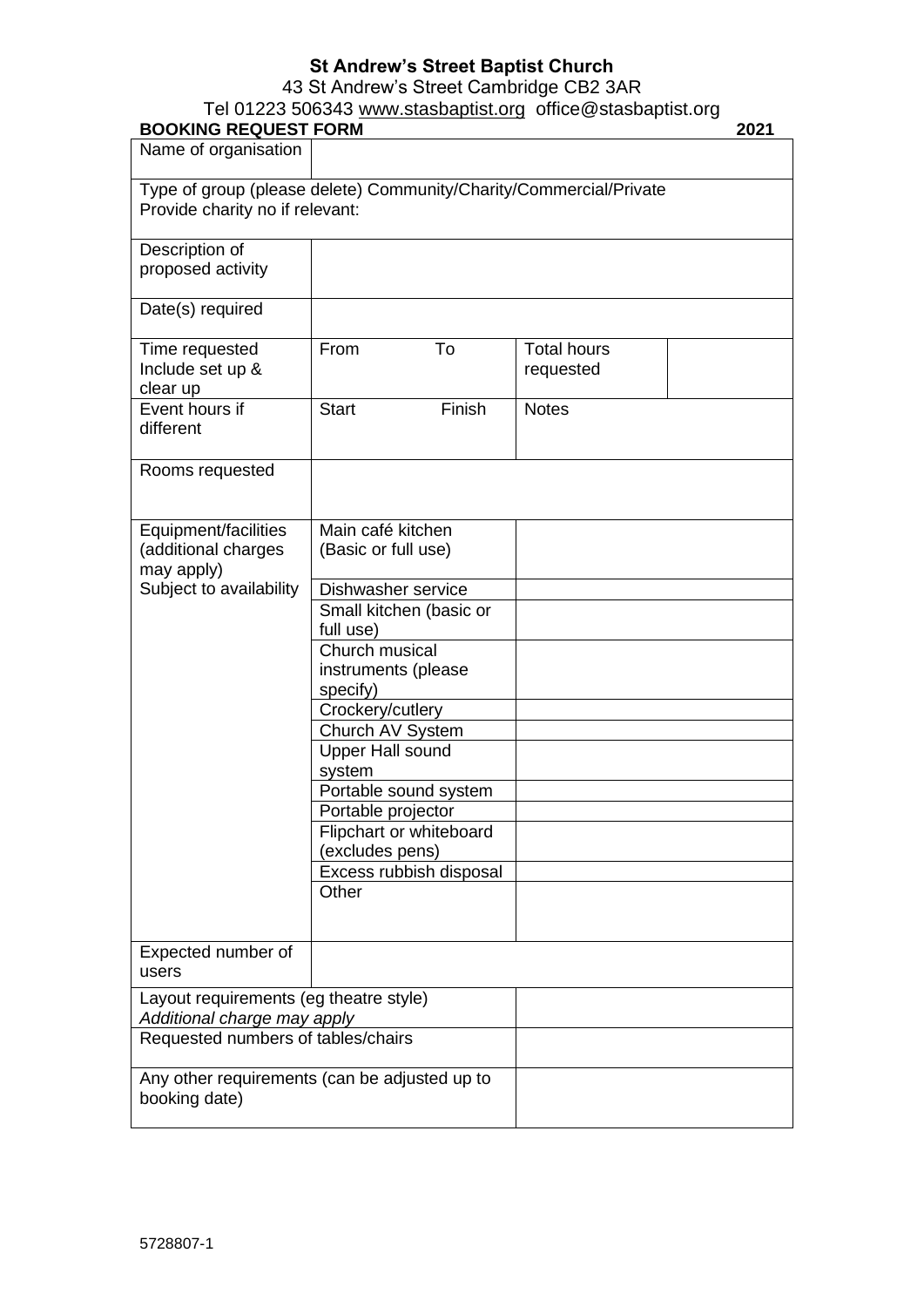| <b>Contact details</b>                                                                                                                                                             |  |                                              |        |  |  |
|------------------------------------------------------------------------------------------------------------------------------------------------------------------------------------|--|----------------------------------------------|--------|--|--|
| Person responsible for the booking                                                                                                                                                 |  |                                              |        |  |  |
| Name                                                                                                                                                                               |  | Email                                        |        |  |  |
| Organisation address                                                                                                                                                               |  | Telephone                                    |        |  |  |
| Person supervising the event, if different                                                                                                                                         |  |                                              |        |  |  |
| Name                                                                                                                                                                               |  | Address                                      |        |  |  |
| Mobile tel.                                                                                                                                                                        |  | <b>Email address</b>                         |        |  |  |
| <b>Billing contact details, if different</b>                                                                                                                                       |  |                                              |        |  |  |
| Name                                                                                                                                                                               |  | Email address                                |        |  |  |
| In the case of activity involving children, has your organisation<br>agreed to comply with the Government's suggested Guidelines<br>'Working Together to Safeguard Children 2018'? |  |                                              | Yes/No |  |  |
| Please attach copies of the following if relevant<br>(tick if attached)                                                                                                            |  | Public liability<br>insurance<br>certificate |        |  |  |
| Safeguarding<br>policy/statement                                                                                                                                                   |  | Food Hygiene<br>level <sub>2</sub>           |        |  |  |
| <b>Covid Risk</b><br><b>Assessment</b>                                                                                                                                             |  | General risk<br>assessment                   |        |  |  |

I have read and accept the terms and conditions of hire:

Signature………………………………………… Date ……………………

Name……………..………………… (printed)

## **Confirmation of booking**

|      | I confirm on behalf of the Church that the booking as indicated on this form is      |
|------|--------------------------------------------------------------------------------------|
|      | accepted, subject to the hiring conditions overleaf and to the payment of the agreed |
| fee. |                                                                                      |
|      |                                                                                      |
|      |                                                                                      |

Privacy statement: The personal data collected on this form is for the legitimate purpose of managing premises hire. The church office will store this information on its computer system and in paper form in the locked office. The maximum length of time details will be retained is 5 years unless there is a genuine legal reason to retain longer.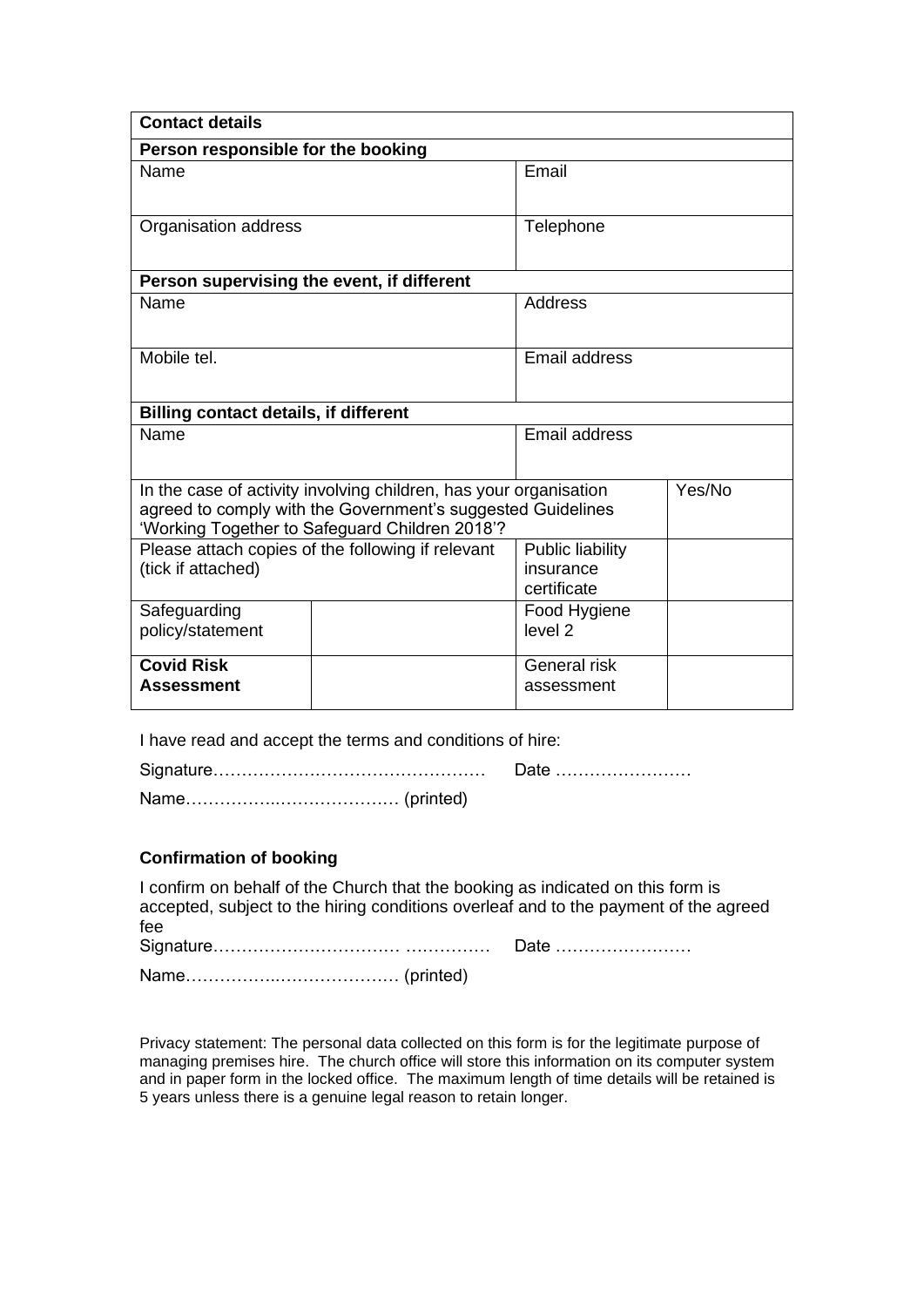## **St Andrew's Street Baptist Church**

43 St Andrew's Street Cambridge CB2 3AR Tel 01223 506343 [www.stasbaptist.org](http://www.stasbaptist.org/) office@stasbaptist.org Terms & Conditions of hire of church premises from 1<sup>st</sup> January 2021

- 1. The hire is only confirmed once the booking request form has been received and accepted by the Church office.
- 2. First time or occasional bookings will be required to pay a deposit of £50, which deposit will be refunded within seven days of the hiring unless there has been any damage to the premises or the church's furniture and equipment for which the user is responsible and in which the church shall be entitled to retain the whole or part of the deposit as security for the cost of rectifying the damage.
- 3. The agreed fee for the use of the premises must be paid within 14 days of receipt of invoice. For first time or occasional bookings, this will be in advance of the booking.
- 4. In the event of cancellation by the User within 7 days of the event, the full charge shall apply. For regular bookings, 28 days written notice is required of cancellation.
- 5. On a rare occasion, the Church may need to cancel a specific booking; in this case, as much as notice as possible will be given in writing and a full refund of any charges paid for that session.
- 6. Each booking request will be considered on its own facts, however as a general rule we will not hire our premises to individuals or groups where the proposed use is inconsistent with our purposes or conflicts with our doctrine. Neither will we accept bookings for activities which will prevent the Church's activities from functioning in full. No acts of worship, other than Christian worship, are permitted on our premises.
- 7. The Church retains control, possession and management of the accommodation and the User has no right to exclude the church from the premises.
- 8. The User is responsible for all damage (other than fair wear and tear) to the accommodation or any of the church's fixtures and fittings or equipment which is occasioned in whatever way by the use of the premises.
- 9. The accommodation may only be used by the organisation and for the purpose and during the period indicated on the application form submitted by the church.
- 10. Additional time must be notified to the Church and will be charged for.
- 11. Events open to the public ending after 11pm may require a TEN (temporary events notice) from Cambridge City Council. The arrangement of this and any fees charged are the responsibility of the hirer.
- 12. The Church may be entitled at any time on giving reasonable notice to the User to require the User to transfer if possible to alternative or comparable space and accommodation elsewhere in the building.
- 13. The premises must be left clean and tidy with all furniture and equipment in the same position as at the commencement of the hiring. All lights should be turned off and all the doors and windows properly secured. Please see also 'out of hours' conditions.
- 14. 'Room set up' is not included in the charges; the Church will help where necessary. If special set up is required, there will be an additional charge.
- 15. All rubbish must be placed in the bins provided or removed from site. Excess rubbish will be charged to the hirer as per our list of our charges.
- 16. The User must ensure that during the use of the premises no person smokes and that no alcohol is supplied or consumed.
- 17. The User must not leave in the premises any equipment, furniture or articles of any kind unless by prior written agreement from the church who reserve the right to charge a separate fee for the provision of any such specified and agreed storage facilities.
- 18. The User must not bring onto the premises any portable electrical appliances without first obtaining permissions from the church office at the time of booking.